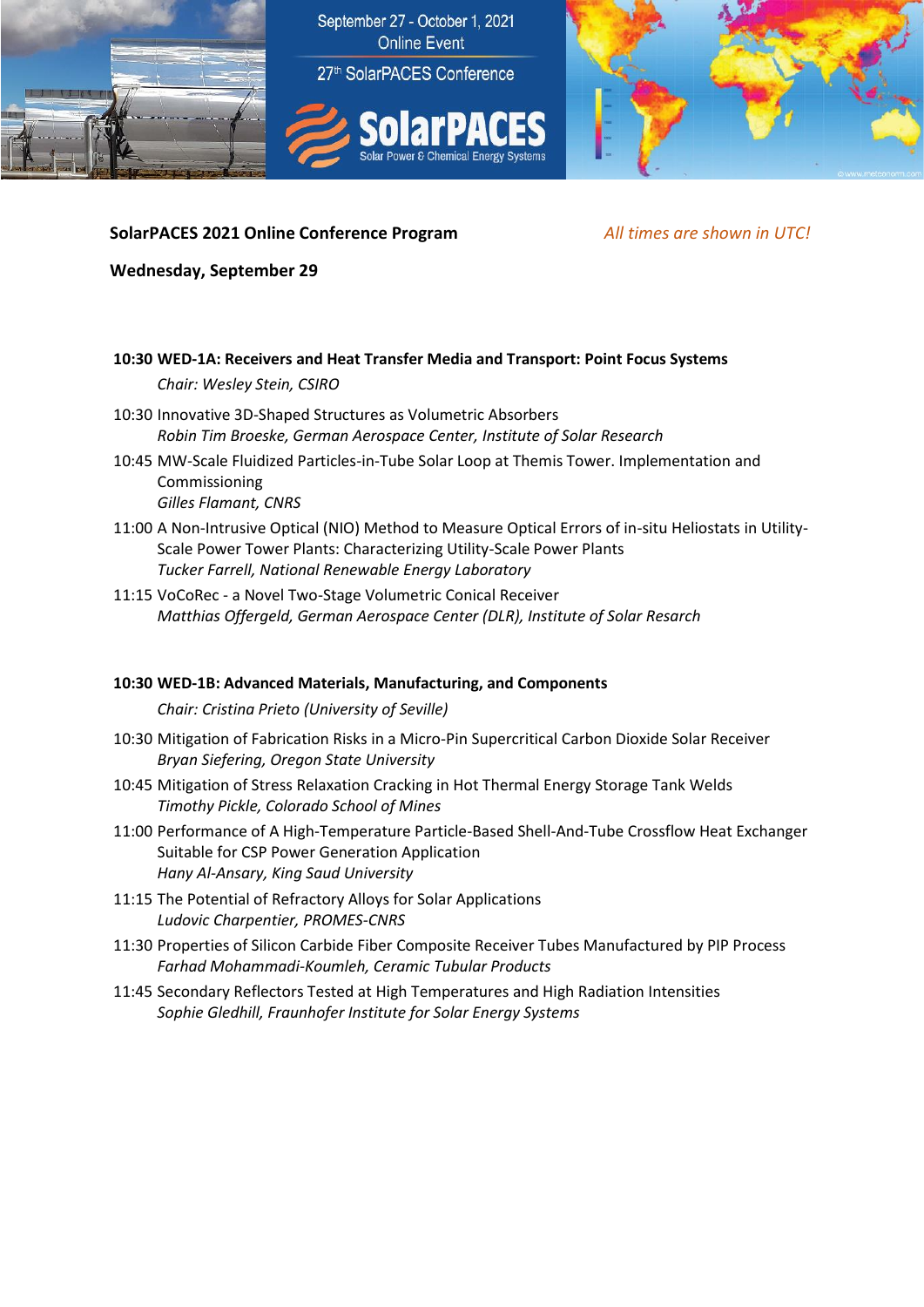

## **10:30 WED-1C: Analysis and Simulation of CSP and Hybridized Systems**

*Chair: Giampaolo Manzolini (Politecnico di Milano)*

- 10:30 Accelerating Raytracers for Central Receiver Systems using a GPU *Pascal Richter, RWTH Aachen University*
- 10:45 Aim Point Management System *Laurin Oberkirsch, Institute of Solar Research, German Aerospace Center (DLR)*
- 11:00 Towards a Neural Network Based Flux Density Prediction Using Generative Models to Enhance CSP Raytracing *Max Pargmann, German Aerospace Center*
- 11:15 Static Optimal Control: A Closed-Loop Control Strategy for Heliostat Aiming in Solar Power Towers *David Zanger, German Aerospace Center (DLR)*

### **10:30 WED-1D: Receivers and Heat Transfer Media and Transport: Linear Systems**

*Chair: Eduardo Zarza (Plataforma Solar de Almeria)*

10:30 Development of an Equivalent Porous Medium Model for a Tubular Receiver Equipped with Raschig Rings

*Hossein Ebadi, Dipartimento Energia "Galileo Ferraris"*

- 10:45 Heat Capacity of Molten Solar Salt *Christian Jung, DLR*
- 11:00 Hydrogen Mitigation Performance at Nevada Solar One *Greg Glatzmaier, National Renewable Energy Laboratory*
- 11:15 Jumbo-Reflectors: A Solution for Further Reduction of LCOE for Parabolic Trough Collectors *Francisco Torres Sartori, Fraunhofer Institute for Solar Energy Systems ISE*
- 11:30 Numerical Investigation of a Trapezoidal Cavity Multi-tube Receiver for a Linear Fresnel Collector *Sergio Alcalde-Morales, CIEMAT - Plataforma Solar de Almería*

12:30 *Break - Visit our Sponsors*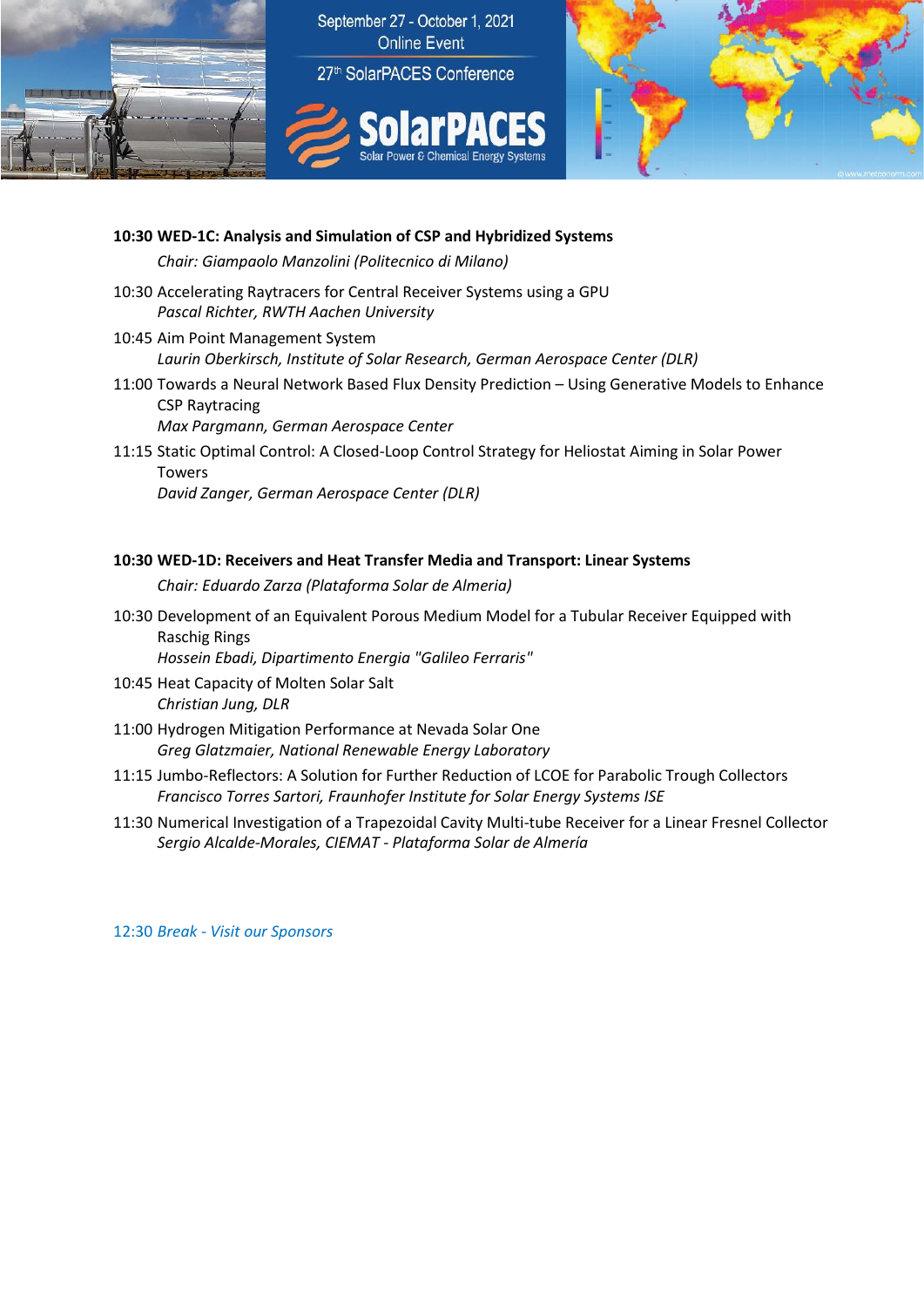



## **13:00 Plenary: Heat Transfer Fluids**

*Chair: Athanasios Konstandopoulos, Aristotle University*

- 1 Progress in the Development of Molten Salt *Thomas Bauer, German Aerospace Center*
- 2 Silicone-based Heat Transfer Fluids Overcoming the Thermal Limits of Parabolic Trough Plants with Bankable Systems *Erich Schaffer, Wacker Chemie AG*
- 3 Particle-Based CSP: A Step Closer to Commercialization *Hany Al-Ansary, King Saud University*
- 4 Sodium HTF driving deployment by unlocking modular tower CSP, and future-proofed for high temperature applications *Craig Wood, Vast Solar*
- 5 Development of SCO2 Power Cycles and Its Relevance to CSP *Jeff Moore, Southwest Research Institute*

### 15:00 *Break - Visit our Sponsors*

# **15:30 WED-2A: Receivers and Heat Transfer Media and Transport: Point Focus Systems**

*Chair: Clifford Ho (Sandia National Laboratories)*

- 15:30 Lessons Learnt from Permitting Process of the HiFlex Project *Miriam Ebert, DLR*
- 15:45 A Numerical Radiation Model for Centrifugal Particle Solar Receiver *Serdar Hicdurmaz, DLR Institute of Solar Research*
- 16:00 Numerical Simulation of Convective Heat Transfer Coefficient in Wire Mesh Absorbers with 0.1 mm wire diameter *Daniel Sanchez-Señoran, CIEMAT-PSA*
- 16:15 Thermal Performance Analysis of a Scaled-up Suspension Flow Receiver for Generation of Industrial Process Heat: A Computational Study *Daniel Ang, The University of Adelaide*

### **15:30 WED-2B: Thermal Energy Storage Materials, Media, and Systems**

*Chair: Nicolas Calvet (Masdar Institute)*

15:30 Numerical Analysis and Design Optimization of an Innovative Radial Flow Packed Bed Thermal Energy Storage

*Silvia Trevisan, KTH Royal Institute of Technology*

15:45 Progress on Molten Nitrate Salt Storage Above 600 °C *Alexander Bonk, German Aerospace Center (DLR)*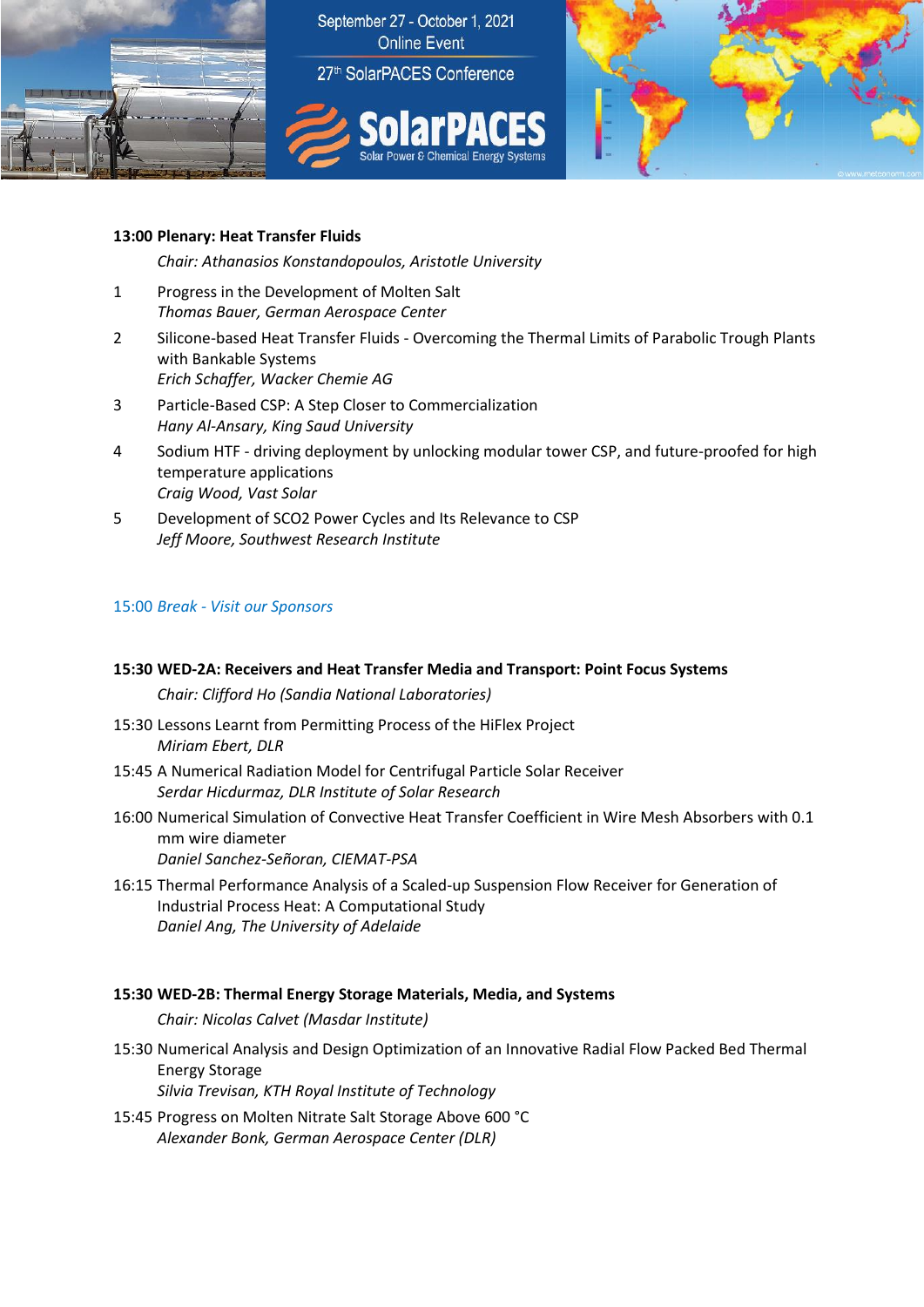

- 16:00 A Simply Method to Determine the Thermal Capacity of Fillers for Sensible Heat Thermal Storage Under Operating Conditions *Elisa Alonso, CIEMAT-PSA*
- 16:15 Steady & Transient Heating & Cooling Analysis for High-Temperature Chloride Molten Salt Storage Tanks *Kenneth Armijo, Sandia National Labs*

### **15:30 WED-2C: Analysis and Simulation of CSP and Hybridized Systems**

*Chair: Marco Binotti (Politecnico di Milano)*

15:30 A Comparison Between Model Predictive and PID-Based Control of a Molten Salt Solar Tower Receiver

*Rudolf Popp, Institute of Automatic Control, RWTH Aachen University*

- 15:45 Model Predictive Assistance for Operational Decision Making in Molten Salt Receiver Systems *Christian Schwager, Solar-Institut Jülich, FH Aachen University of Applied Sciences*
- 16:00 Fast Heuristics for Receiver Life Estimation and Design *Bipul Barua, Argonne National Laboratory*
- 16:15 Evaluating the Thermal Efficiency of Multistage Falling Particle Receiver Subject to Wind *Jae Bok Lee, Sandia National Laboratories*
- 16:30 Model Validation of Falling Particle Receivers with On-sun Experiments *Brantley Mills, Sandia National Laboratories*
- 16:45 Sensitivity Analysis of Moving Packed Bed Heat Exchanger Models *Christopher Bowen, Sandia National Laboratories*

#### **15:30 WED-2D: Measurement Systems, Devices, and Procedures**

*Chair: Marc Röger (German Aerospace Center / DLR)*

- 15:30 Automated Optical Analysis of Parabolic Trough Concentrating Solar Collectors Using Deep Learning and Computer Vision *Devon Kesseli, National Renewable Energy Laboratory*
- 15:45 Distortion Effects in CSP Mirror Reflections *Randy Brost, Sandia National Laboratories*
- 16:00 A Non-Intrusive Optical (NIO) Method to Measure Optical Errors of in-situ Heliostats in Utility-Scale Power Tower Plants: Overall Progress and Field Test *Guangdong Zhu, National Renewable Energy Laboratory*
- 16:15 Rapid In-situ Metrology of a Heliostat Field using Starlight *Roger Angel, Steward Observatory, University of Arizona*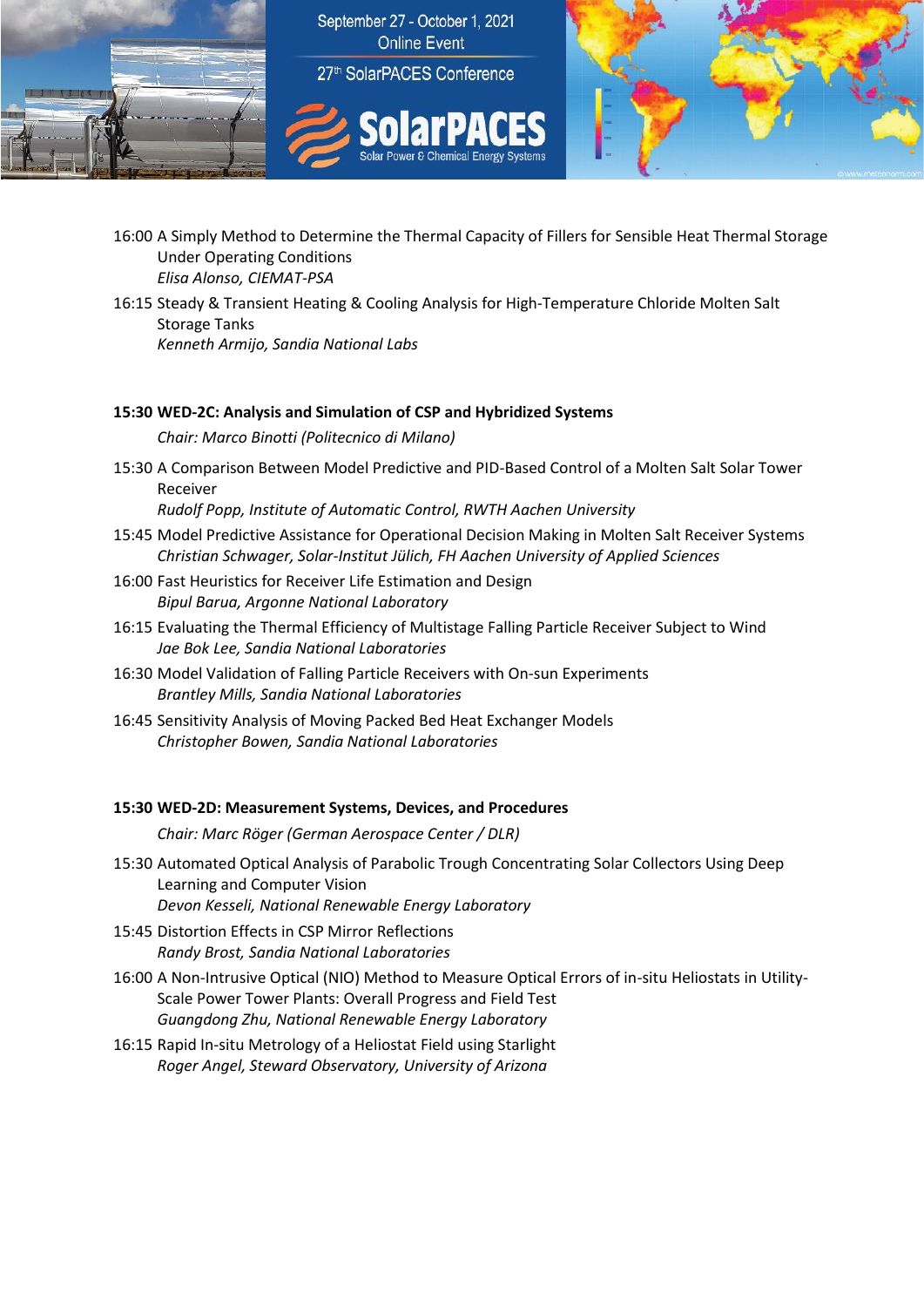

### **17:30 Poster Session 3**

L - Solar Fuels and Chemical Commodities | M - Solar Industrial Process Heat and Thermal Desalination | N - Solar Resource Assessment | O - Thermal Energy Storage Materials, Media, and Systems

- L-01 Effect of Heating Rate on Thermochemical Pyrolysis of Spent Coffee Ground in a Windowed Internally-Circulating Fluidized Bed Reactor *Nobuyuki Gokon, Niigata University*
- L-02 Temperature Impacts on Reactivity of La0.7A0.3Mn0.9Cr0.1O3 of Perovskite Oxides in a Thermochemical Two-step H2O/CO2 Splitting *Nobuyuki Gokon, Niigata University*
- L-03 Thermochemical Two-step H2O/CO2 Splitting Using La0.7Sr0.3XO3 of Perovskite Oxides for Solar Fuel Production *Nobuyuki Gokon, Niigata University*
- L-04 Thermal Study of a Liquid Metal Reactor for Methane Cracking *Angel Martínez-Rodríguez, Universidad Politécnica de Madrid*
- L-05 A New Hybrid Solar/Electric Reactor for Gas or Liquid Media Methane Pyrolysis *Malek Msheik, PROMES/CNRS*
- L-06 Development Of An Accelerated Ageing Method For Solar Receiver' Materials In Solar Chemical Reactors

*Alfonso Vidal, CIEMAT-PSA*

- M-01 Numerical Study on Multi-effect and Multi-stage NH3/H2O Absorption Chillers for Negative Cooling in SHIP Systems *Fabio Aste, CEA - Atomic Energy and Alternative Energies Commission*
- M-02 Thermal Losses Characterization for the Receiver of the SunDial, the Rotary Fresnel Collector *Antonio J Rovira, Universidad Nacional de Educación a Distancia (UNED)*
- M-03 Dynamic Analysis of the SunDial, the Rotatory Fresnel Collector *Magdalena Barnetche, Universidad Politécnica de Madrid*
- M-04 Feasibility Analysis of an Industrial Turbocharged Solar Air Heater Using Linear Fresnel Collectors A*ntonio Famiglietti, Universidad Carlos III de Madrid*
- M-05 Design and Integration of a Solar Heat System Based on the SunDial Collector for Industrial processes

*Mercedes Ibarra, Universidad Nacional de Educación a Distancia (UNED)*

- M-06 Effect of Solar Field Thermal Energy Variability on the Output of a Multiple Effect Desalination System Coupled with Thermal Storage *Kranthi Jonnalagadda, Cranfield University*
- N-01 Validation of HelioClim-3-derived Solar Radiation Products in Arid Desert Conditions *Dunia Bachour, QEERI*
- N-02 Comparison between Measured and Calculated DNI for Various Cities in Saudi Arabia *Abdelrahman Elleathy, King Saud University*
- N-03 Performance Comparison of Direct Solar Radiation Separation Model in South Korea *Myeongchan Oh, Korea Institute of Energy Research*